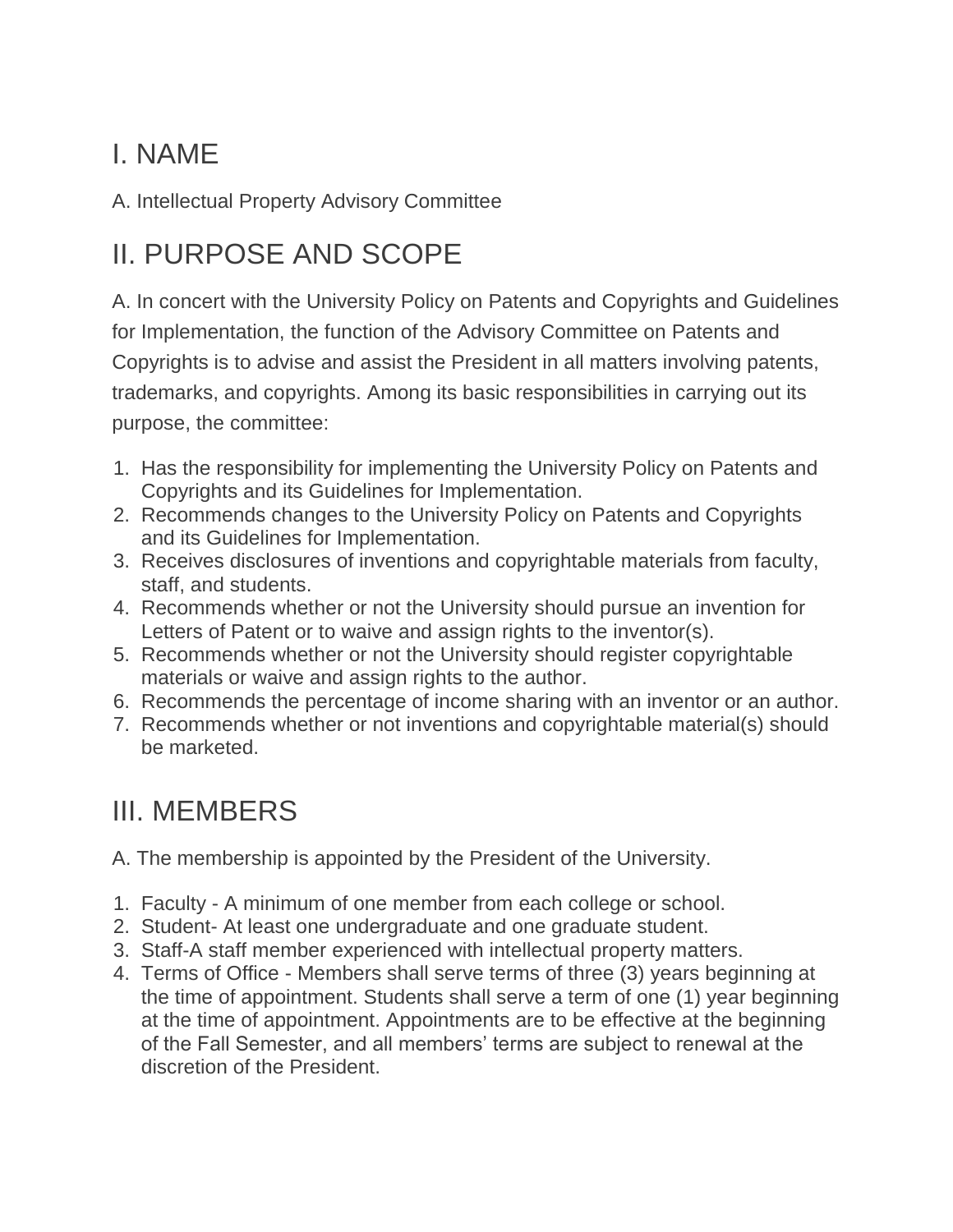- 5. Vacancies If a member is unable to continue service on the Committee, another member representing the same basic constituency shall be appointed by the President of the University to serve for the remainder of the unexpired term.
- 6. Attendance at Meetings If a member is unavoidably absent from a meeting, he/she may designate a representative to attend, provided the representative is someone from the same basic unit of the University as the regular member and that the Chairperson of the Committee is notified ahead of time as to who this representative would be and under what circumstances he/she would be attending the meeting. This representative shall exercise the rights and privileges of the member for whom he/she is attending; that is, the right to vote, the right to make motions, and the right to second motions.

## IV. OFFICERS

A. Chairperson - The Chairperson shall be elected annually from the Committee membership. He/she shall:

- 1. Preside at all meetings or designate another member to preside.
- 2. Schedule regular meetings of the Committee.
- 3. Prepare a tentative agenda for each meeting for distribution to members of the Committee at least three working days prior to regular meetings and one day prior to special meetings.
- 4. Approve the draft minutes of the meetings for distribution to the members of the Committee for review and approval.
- 5. Appoint special subcommittees as required.
- 6. Call special meetings when necessary.
- 7. Supervise the preparation and distribution of an Annual Report of the Committee's activities.

B. Executive Officer - The President will appoint a staff member to serve as executive officer and resource person and to provide staff support services.

# V. CONDUCT OF MEETINGS

A. Regular meetings shall be scheduled at least once per semester during the regular academic year.

B. The Chairperson may call a special meeting when he/she deems such action necessary.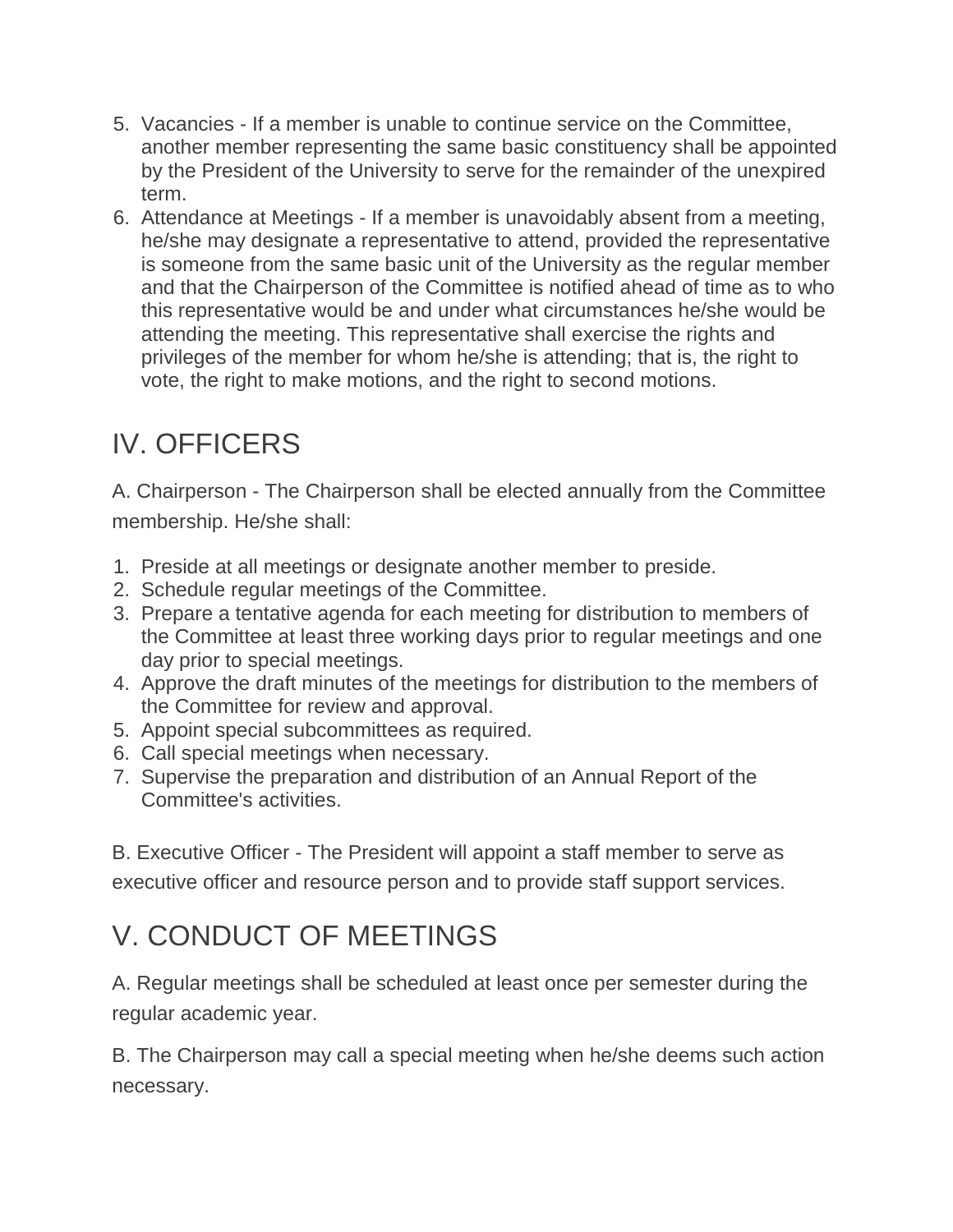C. Items for inclusion in the tentative agenda of a regular meeting must be submitted to the Chairperson at least five working days prior to the meeting. Items for inclusion in the tentative agenda of a special meeting must be submitted to the Chairperson at least two working days prior to the meeting. Any member of the University community may submit tentative agenda items to the Chairperson.

D. A simple majority of the voting members shall constitute a quorum. If a quorum is not present, the meeting may proceed, but all discussion items requiring a vote, such as approval of minutes for the previous meeting, shall be sent to the full committee for balloting by mail.

E. The agenda shall be adopted at the beginning of each meeting by a majority vote of those present.

F. In any matter requiring a vote, the vote of each member present (except advisory members) shall be recorded equally.

#### VI. SUBCOMMITTEES

A. No standing subcommittees are authorized.

B. Special subcommittees shall be appointed by the Chairperson as he/she shall deem necessary to carry on specific items of work of the Committee.

# VII. PARLIAMENTARY AUTHORITY

A. The rules contained in the current edition of Robert's Rules of Order Newly Revised shall govern committee meetings in all cases to which they are applicable and in which they are not inconsistent with these procedures. Suspension of these rules may be effected by a majority of the voting members present.

# VIII. AMENDMENT OF PROCEDURES

A. These procedures can be amended at any regular meeting of the Committee by a two-thirds vote of the voting members present, provided that the